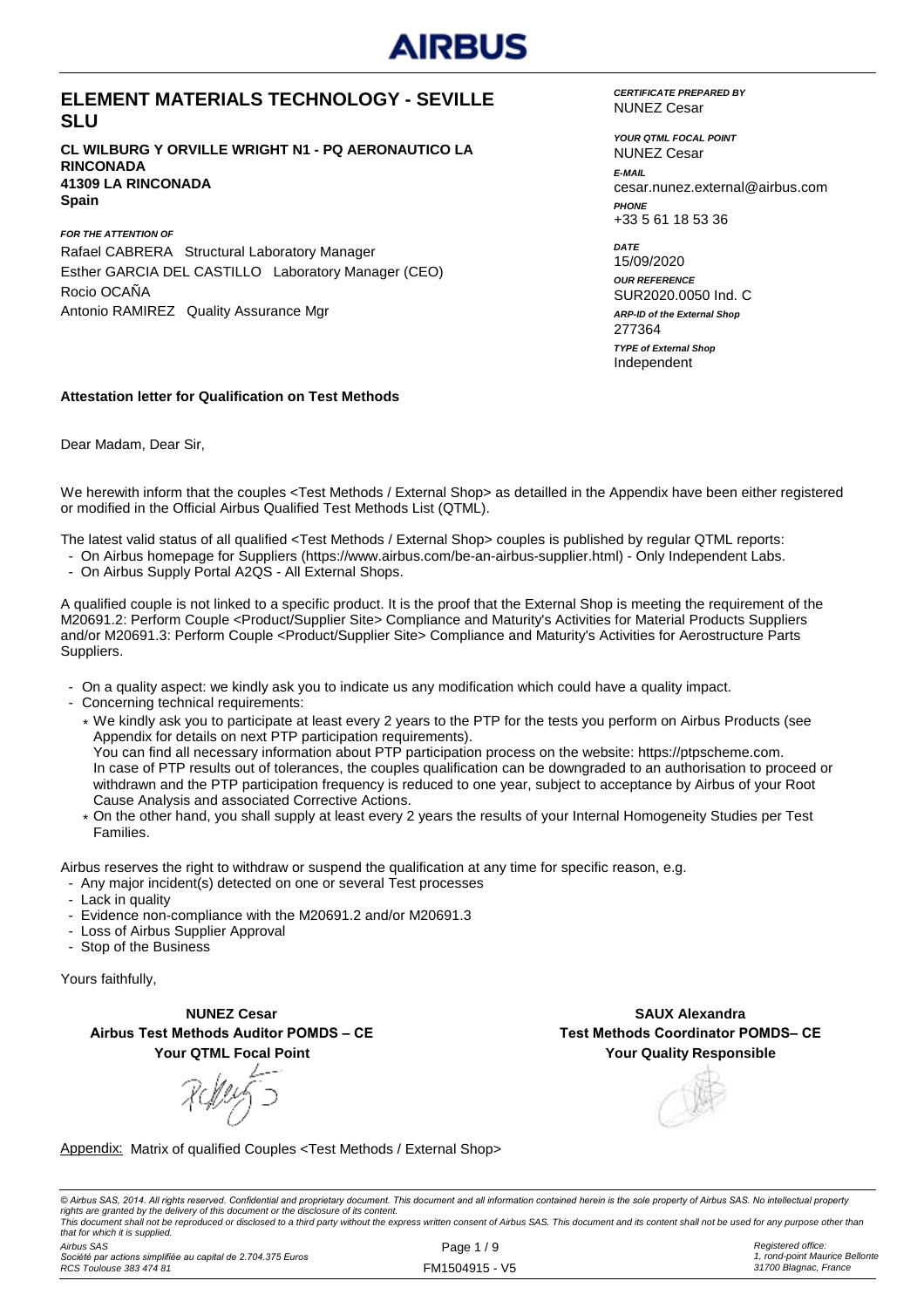### **APPENDIX: Matrix of qualified Couples <Test Methods / External Shop>**

### **We hereby declare the External Shop:**

### **ELEMENT MATERIALS TECHNOLOGY - SEVILLE SLU**

CL WILBURG Y ORVILLE WRIGHT N1 - PQ AERONAUTICO LA RINCONADA 41309 LA RINCONADA Spain

*CERTIFICATE PREPARED BY* NUNEZ Cesar *DATE* 15/09/2020 *OUR REFERNCE* SUR2020.0050 Ind. C 277364 *ARP-ID of the External Shop*

Independent *TYPE of External Shop*

**Qualified or Authorised to proceed for the following Test processes:**

| Test<br>Standard(s) *   | <b>Test label</b>                                                                                        | Complex. | Qualif.<br><b>Status</b>                 | <b>Next PTP</b><br>part. ** | QCS Ref. | Remark                                                           |
|-------------------------|----------------------------------------------------------------------------------------------------------|----------|------------------------------------------|-----------------------------|----------|------------------------------------------------------------------|
| AIPS/AIPI 01-<br>02-005 | Preparation of holes in fibre reinforced<br>plastic (FRP) and hybrid materials                           | Low      | Qualified with<br>limitations            |                             |          | Limited to test specimens<br>manufacturing and machining.        |
| AIPS/AIPI 01-<br>02-008 | Torque tightening of screws, bolts and<br>nuts                                                           | High     | Qualified with<br>limitations            |                             |          | 161062 Limited to test specimens<br>manufacturing and machining. |
| AIPS/AIPI 01-<br>02-017 | General assembly and installation of<br>fasteners                                                        | High     | Qualified with<br>limitations            |                             | 161062   | Limited to test specimens<br>manufacturing and machining.        |
| AIPS/AIPI 01-<br>02-022 | Installation of parallel shank threaded<br>fasteners                                                     | High     | Qualified with<br>limitations            |                             |          | 161062 Limited to test specimens<br>manufacturing and machining. |
| AIPS/AIPI 03-<br>02-019 | Manufacture of monolithic parts with<br>thermoset prepreg materials                                      | High     | Qualified with<br>limitations            |                             |          | 161062 Limited to test specimens<br>manufacturing and machining. |
| AIPS/AIPI 03-<br>07-002 | Machining of fibre reinforced plastic<br>(FRP) components                                                | High     | Qualified with<br>limitations            |                             |          | 161062 Limited to test specimens<br>manufacturing and machining. |
| AIPS/AIPI 05-<br>05-004 | Wet installation of fasteners                                                                            | High     | Qualified with<br>limitations            |                             |          | 161062 Limited to test specimens<br>manufacturing and machining. |
| AIPS/AIPI 06-<br>01-003 | Surface preparation for thermosetting<br>parts before structural bonding                                 | High     | Qualified with<br>limitations            |                             | 161062   | Limited to test specimens<br>manufacturing and machining.        |
| AIPS/AIPI 06-<br>01-004 | Mechanical surface preparation of non-<br>structural adherend prior to adhesive<br>bonding               | Low      | Qualified with<br>limitations            |                             |          | Limited to test specimens<br>manufacturing and machining.        |
| AIPS/AIPI 06-<br>02-002 | Non-structural adhesive bonding                                                                          | Low      | Qualified with<br>limitations            |                             |          | Limited to test specimens<br>manufacturing and machining.        |
| AIPS/AIPI 06-<br>02-006 | Structural bonding of thermoset and<br>thermoplastic matrices compocite parts                            | High     | Qualified with<br>limitations            |                             | 161062   | Limited to test specimens<br>manufacturing and machining.        |
| AITM 1-0002             | Fibre reinforced plastics -<br>Determination of in-plane shear<br>properties (±45° tensile test)         | Low      | Qualified                                | 2021                        |          |                                                                  |
| AITM 1-0003             | Determination of the glass transition<br>temperatures (DMA)                                              | High     | Qualified                                | 2021                        | 131032   |                                                                  |
| AITM 1-0005             | Fibre reinforced plastics -<br>Determination of interlaminar fracture<br>toughness energy - Mode I - G1c | High     | Authorised to<br>Proceed<br>October 2020 | 2020                        | 110894   |                                                                  |
| AITM 1-0007-<br>A/B/C/D | Fibre reinforced plastics -<br>Determination of plain, open hole and<br>filled hole tensile strength     | Low      | Qualified                                | 2021                        |          |                                                                  |

This document shall not be reproduced or disclosed to a third party without the express written consent of Airbus SAS. This document and its content shall not be used for any purpose other than *that for which it is supplied.*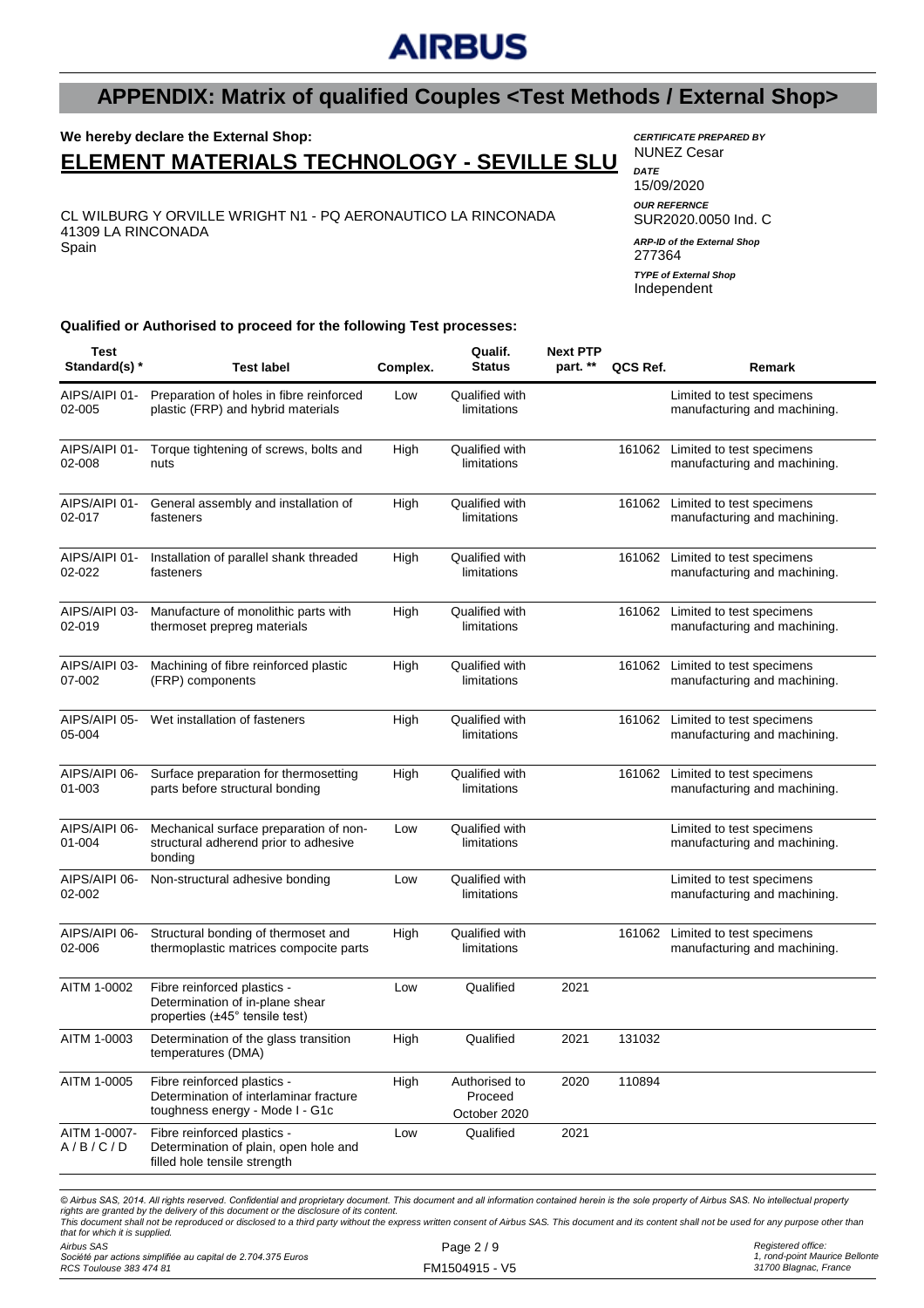### **APPENDIX: Matrix of qualified Couples <Test Methods / External Shop>**

# **We hereby declare the External Shop:**

**ELEMENT MATERIALS TECHNOLOGY - SEVILLE SLU**

CL WILBURG Y ORVILLE WRIGHT N1 - PQ AERONAUTICO LA RINCONADA 41309 LA RINCONADA Spain

*CERTIFICATE PREPARED BY* NUNEZ Cesar *DATE*

15/09/2020 *OUR REFERNCE* SUR2020.0050 Ind. C 277364 Independent *ARP-ID of the External Shop TYPE of External Shop*

**Qualified or Authorised to proceed for the following Test processes:**

| <b>Test</b><br>Standard(s) *   | <b>Test label</b>                                                                                                                       | Complex. | Qualif.<br><b>Status</b>      | <b>Next PTP</b><br>part. ** | QCS Ref. | Remark                                     |
|--------------------------------|-----------------------------------------------------------------------------------------------------------------------------------------|----------|-------------------------------|-----------------------------|----------|--------------------------------------------|
| AITM 1-0008-<br>A1             | Fiber reinforced plastics -<br>Determination of plain compression<br>strength (Thick specimens, <200kN)                                 | High     | Qualified                     | 2020                        | 111414   |                                            |
| AITM 1-0008-<br>A <sub>2</sub> | Fiber reinforced plastics -<br>Determination of plain compression<br>strength (Thin specimens, <100 kN)                                 | High     | Qualified                     | 2021                        | 111414   |                                            |
| AITM 1-0008-<br>B/C/D          | Fiber reinforced plastics -<br>Determination of open hole or filled<br>hole compression strength                                        | Low      | Qualified                     | 2020                        |          |                                            |
| AITM 1-0009-<br>1/2            | Fibre reinforced plastics -<br>Determination of bearing strength by<br>either pin or bolt bearing configuration                         | High     | Qualified                     | 2020                        | 150672   |                                            |
| AITM 1-0010                    | Fibre reinforced plastics -<br>Determination of compression strength<br>after impact                                                    | High     | Qualified                     | 2021                        | 150345   |                                            |
| AITM 1-0018                    | Fibre reinforced plastics - Sandwich<br>flexural test - Four-point bending                                                              | Low      | Qualified                     |                             |          |                                            |
| AITM 1-0019                    | Determination of tensile lap shear<br>strength of composite joints                                                                      | Low      | Qualified                     | 2021                        |          |                                            |
| AITM 1-0024                    | Determination of the completeness of<br>cure of organic coatings                                                                        | Low      | Qualified                     |                             |          |                                            |
| AITM 1-0025                    | Fiber reinforced plastics - Flatwise<br>tensile test of composite sandwich<br>panel                                                     | Low      | Qualified                     | 2021                        |          |                                            |
| AITM 1-0029                    | Fibre reinforced plastics -<br>Determination of tensile strength of a<br>tapered or stepped joint                                       | Low      | Qualified                     |                             |          |                                            |
| AITM 1-0030                    | Sealants - Determination of lap shear<br>strength                                                                                       | Low      | Qualified                     |                             |          |                                            |
| AITM 1-0042                    | Determination of Fatigue Crack<br>Growth Rates for Clad Sheet and Clad<br>Plate up to 12 mm in Constant-Load-<br><b>Amplitude Tests</b> | High     | Qualified with<br>limitations | 2020                        | 150084   | Restricted to specimens of the type<br>CT. |
| AITM 1-0053                    | Carbon fibre reinforced plastics -<br>Determination of fracture toughness<br>energy of bonded joints - Mode I - G1c                     | High     | Qualified                     | 2021                        | 120350   |                                            |

*© Airbus SAS, 2014. All rights reserved. Confidential and proprietary document. This document and all information contained herein is the sole property of Airbus SAS. No intellectual property*  rights are granted by the delivery of this document or the disclosure of its content.<br>This document shall not be reproduced or disclosed to a third party without the express written consent of Airbus SAS. This document and

*Airbus SAS that for which it is supplied.*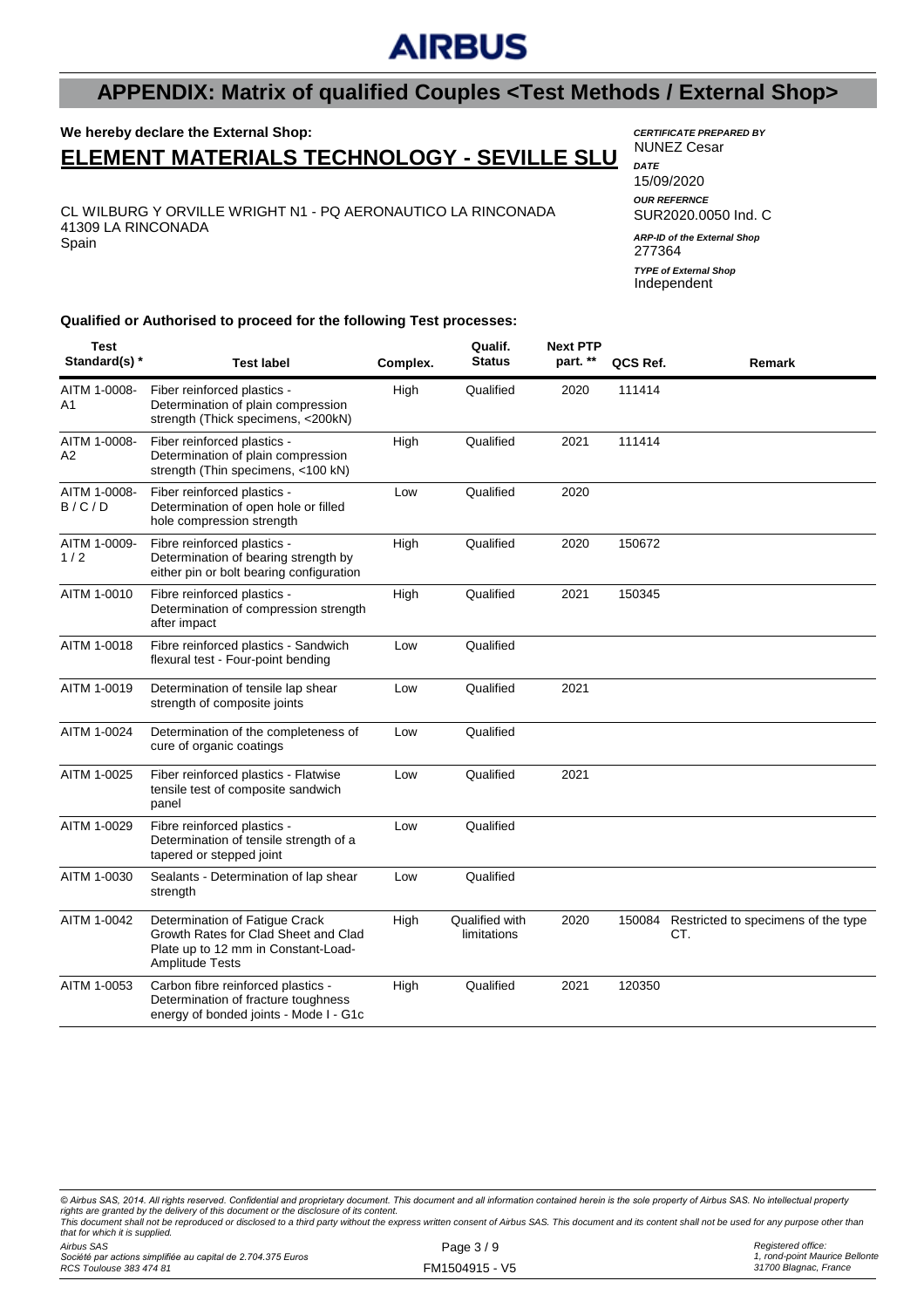### **APPENDIX: Matrix of qualified Couples <Test Methods / External Shop>**

#### **We hereby declare the External Shop: ELEMENT MATERIALS TECHNOLOGY - SEVILLE SLU**

CL WILBURG Y ORVILLE WRIGHT N1 - PQ AERONAUTICO LA RINCONADA 41309 LA RINCONADA Spain

#### *CERTIFICATE PREPARED BY* NUNEZ Cesar

| DATF<br>15/09/2020<br><b>OUR REFERNCE</b><br>SUR2020,0050 Ind. C |
|------------------------------------------------------------------|
| <b>ARP-ID of the External Shop</b><br>277364                     |
| <b>TYPE of External Shop</b><br>Independent                      |
|                                                                  |

#### **Qualified or Authorised to proceed for the following Test processes:**

| Fiber reinforced plastics -<br>AITM 1-0065<br>High<br>Qualified<br>2020<br>180541<br>Determination of joint strength of<br>mechanically fastened joints<br>183797/2008)<br>types I, II and III are covered.<br>covered. Assembly process or<br>already drilled specimens is<br>allowed.<br>-Full test temperature range is<br>Qualified<br>AITM 1-0066<br>Fibre reinforced plastics -<br>Low<br>Determination of pull-out / pull-through<br>strength on riveted joints<br>AITM 1-0067<br>Qualified<br>Determination of tension through the<br>Low<br>hole strength on fastened joints<br>AITM 1-0069<br>Fibre reinforced plastics -<br>Qualified with<br>Qualified on 19/10/2018<br>High<br>2020<br>180591<br>Determination of curved-beam failure<br>limitations<br>thickness<br>load<br>Qualified<br>AITM 1-0070<br>Surface roughness measurements<br>Low<br>(incl. ISO<br>using surface stylus methods<br>4287)<br>TBD <sup>*</sup><br>AITM 1-0076<br>Authorised to<br>Fibre reinforced plastics -<br>High<br>Determination of compression aand<br>Proceed<br>tension strength after edge impact<br>September 2020<br>AITM 2-0031<br>Qualified<br>Determination of electrical resistivity<br>Low<br>by ohmic method<br>Qualified<br>AITM 2-0061<br>Water pick up test-method to<br>Low<br>determine the impregnation level of<br>prepeg materials<br>AITM 3-0002<br>Analysis of non metallic material<br>Qualified<br>2020<br>Qualified on 05/12/2018<br>High<br>180330<br>(uncured) by differential scanning<br>TA Instruments DSC Q100<br>calorimetry (DSC)<br>AITM 3-0003<br>Analysis of organic compounds by<br>Qualified<br>Low<br>infrared spectroscopy (IR)<br>AITM 3-0004<br>Qualified<br>Determination of gel time and viscosity<br>Low<br>2020<br>AITM 3-0008<br>High<br>Qualified<br>180331 Qualified on 05/12/2018<br>Determination of the extent of cure by<br>differential scanning calorimetry (DSC)<br>AITM 4-0003<br>Test method for determining the pore<br>High<br>Qualified<br>2021<br>160608<br>Qualified on 18/12/2018<br>content of fibre reinforced plastics<br>using automatic image analysis<br>AITM 4-0005<br>Macroscopic and microscopic<br>Qualified<br>Low<br>examination of fiber reinforced plastics | Test<br>Standard(s) * | <b>Test label</b> | Complex. | Qualif.<br><b>Status</b> | <b>Next PTP</b><br>part. ** | QCS Ref. | Remark                                                                                                                                                                      |
|-----------------------------------------------------------------------------------------------------------------------------------------------------------------------------------------------------------------------------------------------------------------------------------------------------------------------------------------------------------------------------------------------------------------------------------------------------------------------------------------------------------------------------------------------------------------------------------------------------------------------------------------------------------------------------------------------------------------------------------------------------------------------------------------------------------------------------------------------------------------------------------------------------------------------------------------------------------------------------------------------------------------------------------------------------------------------------------------------------------------------------------------------------------------------------------------------------------------------------------------------------------------------------------------------------------------------------------------------------------------------------------------------------------------------------------------------------------------------------------------------------------------------------------------------------------------------------------------------------------------------------------------------------------------------------------------------------------------------------------------------------------------------------------------------------------------------------------------------------------------------------------------------------------------------------------------------------------------------------------------------------------------------------------------------------------------------------------------------------------------------------------------------------------------------------------------------------------------------------------------|-----------------------|-------------------|----------|--------------------------|-----------------------------|----------|-----------------------------------------------------------------------------------------------------------------------------------------------------------------------------|
|                                                                                                                                                                                                                                                                                                                                                                                                                                                                                                                                                                                                                                                                                                                                                                                                                                                                                                                                                                                                                                                                                                                                                                                                                                                                                                                                                                                                                                                                                                                                                                                                                                                                                                                                                                                                                                                                                                                                                                                                                                                                                                                                                                                                                                         |                       |                   |          |                          |                             |          | -QCS generated on 26/11/2018<br>- Testing machine ID: 9.1.4 (SN<br>-No specimen type restriction, both<br>-Non assembled specimens are<br>covered, typically -60°C to 180°C |
|                                                                                                                                                                                                                                                                                                                                                                                                                                                                                                                                                                                                                                                                                                                                                                                                                                                                                                                                                                                                                                                                                                                                                                                                                                                                                                                                                                                                                                                                                                                                                                                                                                                                                                                                                                                                                                                                                                                                                                                                                                                                                                                                                                                                                                         |                       |                   |          |                          |                             |          |                                                                                                                                                                             |
|                                                                                                                                                                                                                                                                                                                                                                                                                                                                                                                                                                                                                                                                                                                                                                                                                                                                                                                                                                                                                                                                                                                                                                                                                                                                                                                                                                                                                                                                                                                                                                                                                                                                                                                                                                                                                                                                                                                                                                                                                                                                                                                                                                                                                                         |                       |                   |          |                          |                             |          |                                                                                                                                                                             |
|                                                                                                                                                                                                                                                                                                                                                                                                                                                                                                                                                                                                                                                                                                                                                                                                                                                                                                                                                                                                                                                                                                                                                                                                                                                                                                                                                                                                                                                                                                                                                                                                                                                                                                                                                                                                                                                                                                                                                                                                                                                                                                                                                                                                                                         |                       |                   |          |                          |                             |          | *Limited to specimens below 10mm                                                                                                                                            |
|                                                                                                                                                                                                                                                                                                                                                                                                                                                                                                                                                                                                                                                                                                                                                                                                                                                                                                                                                                                                                                                                                                                                                                                                                                                                                                                                                                                                                                                                                                                                                                                                                                                                                                                                                                                                                                                                                                                                                                                                                                                                                                                                                                                                                                         |                       |                   |          |                          |                             |          |                                                                                                                                                                             |
|                                                                                                                                                                                                                                                                                                                                                                                                                                                                                                                                                                                                                                                                                                                                                                                                                                                                                                                                                                                                                                                                                                                                                                                                                                                                                                                                                                                                                                                                                                                                                                                                                                                                                                                                                                                                                                                                                                                                                                                                                                                                                                                                                                                                                                         |                       |                   |          |                          |                             |          | Limited for thicknesses $<$ 6 mm.                                                                                                                                           |
|                                                                                                                                                                                                                                                                                                                                                                                                                                                                                                                                                                                                                                                                                                                                                                                                                                                                                                                                                                                                                                                                                                                                                                                                                                                                                                                                                                                                                                                                                                                                                                                                                                                                                                                                                                                                                                                                                                                                                                                                                                                                                                                                                                                                                                         |                       |                   |          |                          |                             |          |                                                                                                                                                                             |
|                                                                                                                                                                                                                                                                                                                                                                                                                                                                                                                                                                                                                                                                                                                                                                                                                                                                                                                                                                                                                                                                                                                                                                                                                                                                                                                                                                                                                                                                                                                                                                                                                                                                                                                                                                                                                                                                                                                                                                                                                                                                                                                                                                                                                                         |                       |                   |          |                          |                             |          |                                                                                                                                                                             |
|                                                                                                                                                                                                                                                                                                                                                                                                                                                                                                                                                                                                                                                                                                                                                                                                                                                                                                                                                                                                                                                                                                                                                                                                                                                                                                                                                                                                                                                                                                                                                                                                                                                                                                                                                                                                                                                                                                                                                                                                                                                                                                                                                                                                                                         |                       |                   |          |                          |                             |          |                                                                                                                                                                             |
|                                                                                                                                                                                                                                                                                                                                                                                                                                                                                                                                                                                                                                                                                                                                                                                                                                                                                                                                                                                                                                                                                                                                                                                                                                                                                                                                                                                                                                                                                                                                                                                                                                                                                                                                                                                                                                                                                                                                                                                                                                                                                                                                                                                                                                         |                       |                   |          |                          |                             |          |                                                                                                                                                                             |
|                                                                                                                                                                                                                                                                                                                                                                                                                                                                                                                                                                                                                                                                                                                                                                                                                                                                                                                                                                                                                                                                                                                                                                                                                                                                                                                                                                                                                                                                                                                                                                                                                                                                                                                                                                                                                                                                                                                                                                                                                                                                                                                                                                                                                                         |                       |                   |          |                          |                             |          |                                                                                                                                                                             |
|                                                                                                                                                                                                                                                                                                                                                                                                                                                                                                                                                                                                                                                                                                                                                                                                                                                                                                                                                                                                                                                                                                                                                                                                                                                                                                                                                                                                                                                                                                                                                                                                                                                                                                                                                                                                                                                                                                                                                                                                                                                                                                                                                                                                                                         |                       |                   |          |                          |                             |          |                                                                                                                                                                             |
|                                                                                                                                                                                                                                                                                                                                                                                                                                                                                                                                                                                                                                                                                                                                                                                                                                                                                                                                                                                                                                                                                                                                                                                                                                                                                                                                                                                                                                                                                                                                                                                                                                                                                                                                                                                                                                                                                                                                                                                                                                                                                                                                                                                                                                         |                       |                   |          |                          |                             |          |                                                                                                                                                                             |
|                                                                                                                                                                                                                                                                                                                                                                                                                                                                                                                                                                                                                                                                                                                                                                                                                                                                                                                                                                                                                                                                                                                                                                                                                                                                                                                                                                                                                                                                                                                                                                                                                                                                                                                                                                                                                                                                                                                                                                                                                                                                                                                                                                                                                                         |                       |                   |          |                          |                             |          |                                                                                                                                                                             |

*© Airbus SAS, 2014. All rights reserved. Confidential and proprietary document. This document and all information contained herein is the sole property of Airbus SAS. No intellectual property*  rights are granted by the delivery of this document or the disclosure of its content.<br>This document shall not be reproduced or disclosed to a third party without the express written consent of Airbus SAS. This document and *that for which it is supplied.*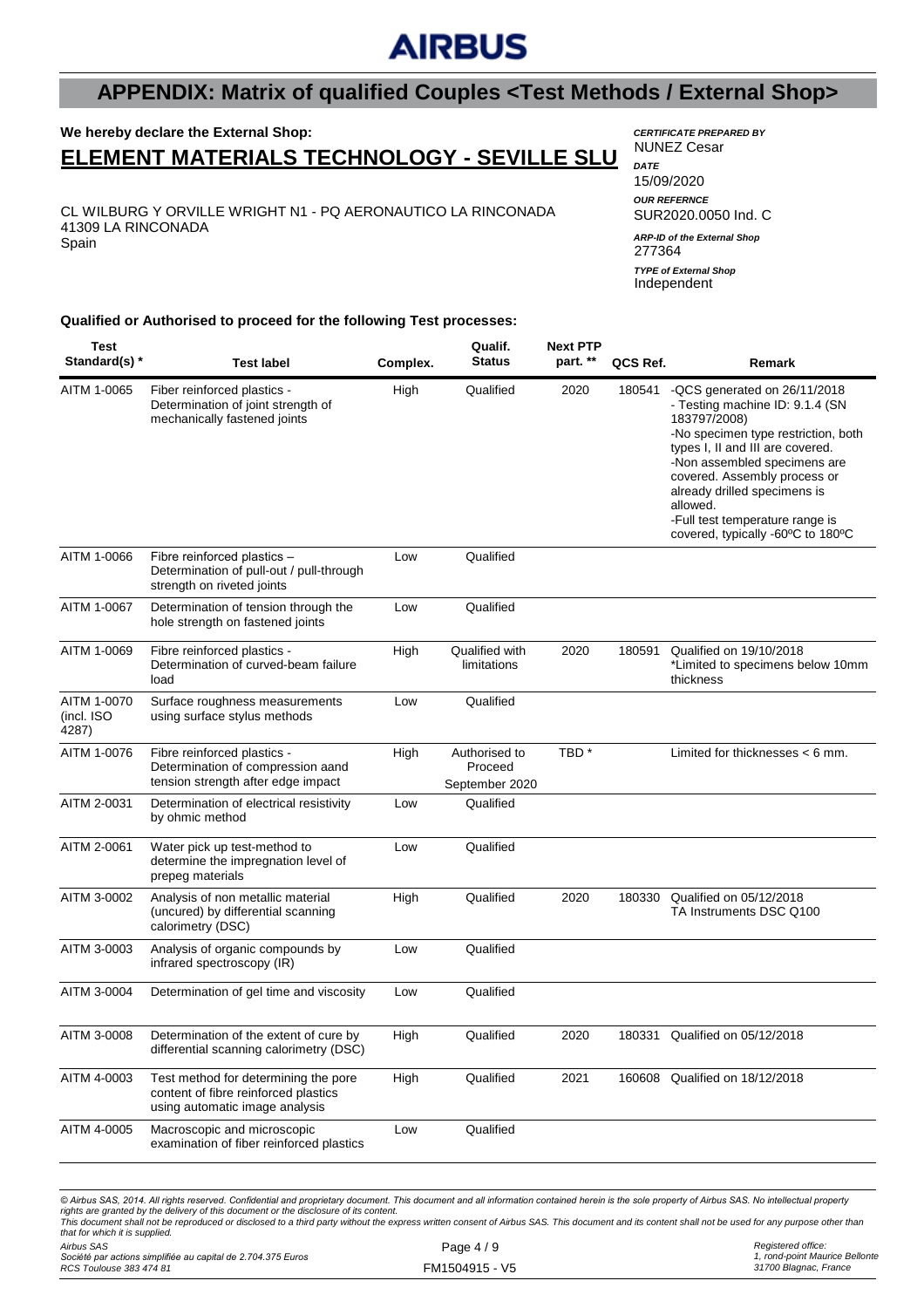### **APPENDIX: Matrix of qualified Couples <Test Methods / External Shop>**

#### **We hereby declare the External Shop: ELEMENT MATERIALS TECHNOLOGY - SEVILLE SLU**

CL WILBURG Y ORVILLE WRIGHT N1 - PQ AERONAUTICO LA RINCONADA 41309 LA RINCONADA Spain

*CERTIFICATE PREPARED BY* NUNEZ Cesar

*DATE* 15/09/2020 *OUR REFERNCE* SUR2020.0050 Ind. C 277364 *ARP-ID of the External Shop TYPE of External Shop*

Independent

**Qualified or Authorised to proceed for the following Test processes:**

| AMS 2315<br>Determination of delta ferrite content<br>Qualified<br>Low<br>ASTM B557<br>Tension Testing Wrought and Cast<br>Qualified<br>2020<br>Low<br>Aluminum- and Magnesium-Alloy<br>Products<br>ASTM C273<br>Qualified<br>Shear properties of sandwich core<br>Low<br>materials<br>ASTM C363<br>Node tensile strength of honeycomb<br>Low<br>Qualified<br>core materials<br>ASTM C365<br>Qualified<br>Flatwise compressive properties of<br>Low<br>sandwich cores<br>ASTM C393<br>Core shear properties of sandwich<br>Qualified<br>Low<br>constructions by beam flexure<br>ASTM D1781<br>Qualified<br>Climbing drum peel for adhesives<br>Low<br>ASTM D1876<br>Qualified<br>Peel resistance of adhesives (T-Peel<br>Low<br>test)<br>ASTM D732<br>Qualified<br>Standard test method for shear<br>Low<br>strength of plastics by punch tool | Remark |
|------------------------------------------------------------------------------------------------------------------------------------------------------------------------------------------------------------------------------------------------------------------------------------------------------------------------------------------------------------------------------------------------------------------------------------------------------------------------------------------------------------------------------------------------------------------------------------------------------------------------------------------------------------------------------------------------------------------------------------------------------------------------------------------------------------------------------------------------|--------|
|                                                                                                                                                                                                                                                                                                                                                                                                                                                                                                                                                                                                                                                                                                                                                                                                                                                |        |
|                                                                                                                                                                                                                                                                                                                                                                                                                                                                                                                                                                                                                                                                                                                                                                                                                                                |        |
|                                                                                                                                                                                                                                                                                                                                                                                                                                                                                                                                                                                                                                                                                                                                                                                                                                                |        |
|                                                                                                                                                                                                                                                                                                                                                                                                                                                                                                                                                                                                                                                                                                                                                                                                                                                |        |
|                                                                                                                                                                                                                                                                                                                                                                                                                                                                                                                                                                                                                                                                                                                                                                                                                                                |        |
|                                                                                                                                                                                                                                                                                                                                                                                                                                                                                                                                                                                                                                                                                                                                                                                                                                                |        |
|                                                                                                                                                                                                                                                                                                                                                                                                                                                                                                                                                                                                                                                                                                                                                                                                                                                |        |
|                                                                                                                                                                                                                                                                                                                                                                                                                                                                                                                                                                                                                                                                                                                                                                                                                                                |        |
|                                                                                                                                                                                                                                                                                                                                                                                                                                                                                                                                                                                                                                                                                                                                                                                                                                                |        |
| ASTM E10<br><b>Standard Test Method for Brinell</b><br>Qualified<br>2020<br>Qualified on 22/07/2020<br>Low<br><b>Hardness of Metallic Materials</b>                                                                                                                                                                                                                                                                                                                                                                                                                                                                                                                                                                                                                                                                                            |        |
| ASTM E111<br>Young's modulus, tangent modulus,<br>High<br>Authorised to<br>and chord modulus<br>Proceed<br>June 2020                                                                                                                                                                                                                                                                                                                                                                                                                                                                                                                                                                                                                                                                                                                           |        |
| ASTM E112<br>2021<br>Determining average grain size<br>Qualified<br>Low                                                                                                                                                                                                                                                                                                                                                                                                                                                                                                                                                                                                                                                                                                                                                                        |        |
| <b>ASTM E1251</b><br>Qualified<br>2022<br>Analysis of aluminum and aluminum<br>Low<br>alloys by Atomic Emission<br>Spectrometry                                                                                                                                                                                                                                                                                                                                                                                                                                                                                                                                                                                                                                                                                                                |        |
| <b>ASTM E18</b><br>Standard Test Methods for Rockwell<br>Qualified<br>2020<br>Low<br><b>Hardness of Metallic Materials</b>                                                                                                                                                                                                                                                                                                                                                                                                                                                                                                                                                                                                                                                                                                                     |        |
| ASTM E238<br>Qualified<br>2021<br>090782<br>Pin-type bearing test of metallic<br>High<br>materials                                                                                                                                                                                                                                                                                                                                                                                                                                                                                                                                                                                                                                                                                                                                             |        |
| <b>ASTM E2602</b><br>Assignment of the glass transition<br>High<br>Authorised to<br>temperature by modulated<br>Proceed<br>temperature differential scanning<br>June 2020<br>calorimetry (DSC)                                                                                                                                                                                                                                                                                                                                                                                                                                                                                                                                                                                                                                                 |        |
| <b>ASTM E3</b><br>Standard quide for preparation of<br>Qualified<br>Low<br>metallographic specimens                                                                                                                                                                                                                                                                                                                                                                                                                                                                                                                                                                                                                                                                                                                                            |        |

*© Airbus SAS, 2014. All rights reserved. Confidential and proprietary document. This document and all information contained herein is the sole property of Airbus SAS. No intellectual property*  rights are granted by the delivery of this document or the disclosure of its content.<br>This document shall not be reproduced or disclosed to a third party without the express written consent of Airbus SAS. This document and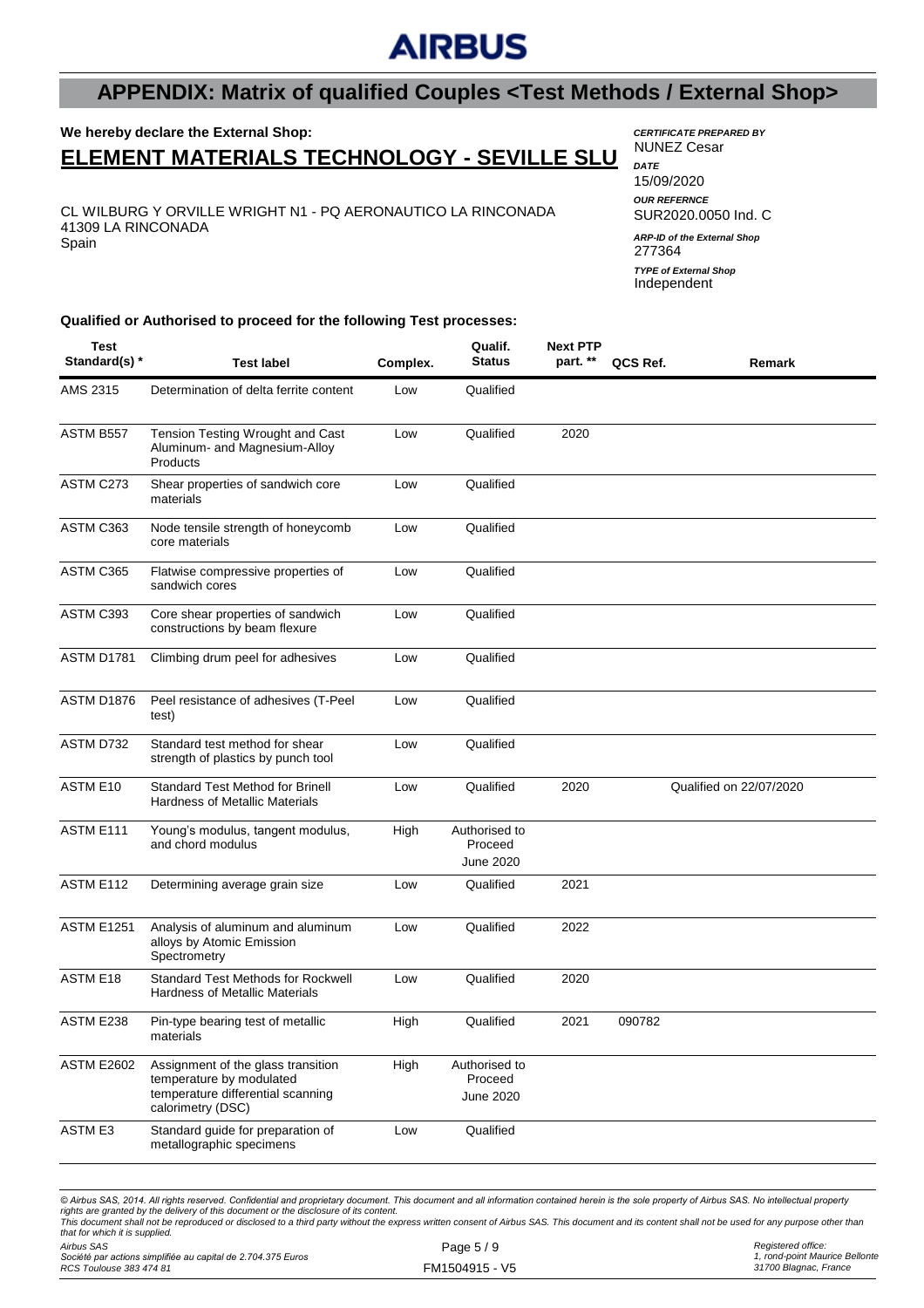### **APPENDIX: Matrix of qualified Couples <Test Methods / External Shop>**

#### **We hereby declare the External Shop: ELEMENT MATERIALS TECHNOLOGY - SEVILLE SLU**

CL WILBURG Y ORVILLE WRIGHT N1 - PQ AERONAUTICO LA RINCONADA 41309 LA RINCONADA Spain

*CERTIFICATE PREPARED BY* NUNEZ Cesar

*DATE* 15/09/2020 *OUR REFERNCE* SUR2020.0050 Ind. C 277364 *ARP-ID of the External Shop* Independent *TYPE of External Shop*

**Qualified or Authorised to proceed for the following Test processes:**

| Test<br>Standard(s) *                        | <b>Test label</b>                                                                                                                                                                                                                                                                                                                                                                                                                                                                             | Complex. | Qualif.<br><b>Status</b>      | <b>Next PTP</b><br>part. ** | QCS Ref. | Remark                                     |
|----------------------------------------------|-----------------------------------------------------------------------------------------------------------------------------------------------------------------------------------------------------------------------------------------------------------------------------------------------------------------------------------------------------------------------------------------------------------------------------------------------------------------------------------------------|----------|-------------------------------|-----------------------------|----------|--------------------------------------------|
| ASTM E340                                    | Macroetching metals and alloys                                                                                                                                                                                                                                                                                                                                                                                                                                                                | Low      | Qualified                     |                             |          |                                            |
| ASTM E399                                    | Linear-elastic plane-strain fracture<br>toughness KIc of metallic materials                                                                                                                                                                                                                                                                                                                                                                                                                   | High     | Qualified                     | 2020                        | 090795   |                                            |
| ASTM E407                                    | Microetching metals and alloys                                                                                                                                                                                                                                                                                                                                                                                                                                                                | Low      | Qualified                     |                             |          |                                            |
| ASTM E647                                    | Measurement of fatigue crack growth<br>rates (da/dn)                                                                                                                                                                                                                                                                                                                                                                                                                                          | High     | Qualified with<br>limitations | 2020                        | 150084   | Restricted to specimens of the type<br>CT. |
| <b>ASTM E8</b>                               | Tension testing of metallic materials                                                                                                                                                                                                                                                                                                                                                                                                                                                         | Low      | Qualified                     | 2020                        |          |                                            |
| <b>ASTM E9</b>                               | Compression testing of metallic<br>materials at room temperature                                                                                                                                                                                                                                                                                                                                                                                                                              | Low      | Qualified                     | 2020                        |          |                                            |
| ASTM G34                                     | Exfoliation corrosion susceptibility in<br>2XXX and 7XXX series aluminum<br>alloys (EXCO Test)                                                                                                                                                                                                                                                                                                                                                                                                | Low      | Qualified                     |                             |          |                                            |
| EN 2002-1                                    | Tensile testing at ambient temperature                                                                                                                                                                                                                                                                                                                                                                                                                                                        | Low      | Qualified                     | 2020                        |          |                                            |
| EN 2002-2                                    | Tensile testing at elevated temperature                                                                                                                                                                                                                                                                                                                                                                                                                                                       | Low      | Disqualified                  | 2017                        |          |                                            |
| EN 2003-9                                    | Titanium and titanium alloys - Part 9:<br>Determination of surface<br>contamination (method A:<br>Micrographic examination / Method B:<br>Hardness testing)                                                                                                                                                                                                                                                                                                                                   | Low      | Qualified                     | 2020                        |          | Method A                                   |
| EN 2243-1                                    | Structural adhesives - Part 1: Single<br>lap shear                                                                                                                                                                                                                                                                                                                                                                                                                                            | Low      | Qualified                     | 2021                        |          |                                            |
| EN 2243-2                                    | Structural adhesives - Part 2: Peel<br>metal-metal                                                                                                                                                                                                                                                                                                                                                                                                                                            | Low      | Qualified                     | 2021                        |          |                                            |
| EN 2243-3                                    | Structural adhesives - Part 3: Peeling<br>test metal-honeycomb core                                                                                                                                                                                                                                                                                                                                                                                                                           | Low      | Qualified                     | 2021                        |          |                                            |
| EN 2243-4                                    | Structural adhesives - Part 4: Metal-<br>honeycomb core flatwise tensile test                                                                                                                                                                                                                                                                                                                                                                                                                 | Low      | Qualified                     | 2021                        |          |                                            |
| EN 2332                                      | Textile glass fibre preimpregnates -<br>Test method for the determination of<br>the resin flow                                                                                                                                                                                                                                                                                                                                                                                                | Low      | Qualified                     |                             |          |                                            |
| EN 2377                                      | Glass fibre reinforced plastics -<br>Determination of apparent interlaminar<br>shear strength                                                                                                                                                                                                                                                                                                                                                                                                 | Low      | Qualified                     |                             |          |                                            |
| EN 2557                                      | Carbon fibre preimpregnates -<br>Determination of mass per unit area                                                                                                                                                                                                                                                                                                                                                                                                                          | Low      | Qualified                     |                             |          |                                            |
|                                              | © Airbus SAS, 2014. All rights reserved. Confidential and proprietary document. This document and all information contained herein is the sole property of Airbus SAS. No intellectual property<br>rights are granted by the delivery of this document or the disclosure of its content.<br>This document shall not be reproduced or disclosed to a third party without the express written consent of Airbus SAS. This document and its content shall not be used for any purpose other than |          |                               |                             |          |                                            |
| that for which it is supplied.<br>Airbus SAS |                                                                                                                                                                                                                                                                                                                                                                                                                                                                                               |          | Page $6/9$                    |                             |          | Registered office:                         |

*Société par actions simplifiée au capital de 2.704.375 Euros RCS Toulouse 383 474 81*

*Registered office: 1, rond-point Maurice Bellonte 31700 Blagnac, France*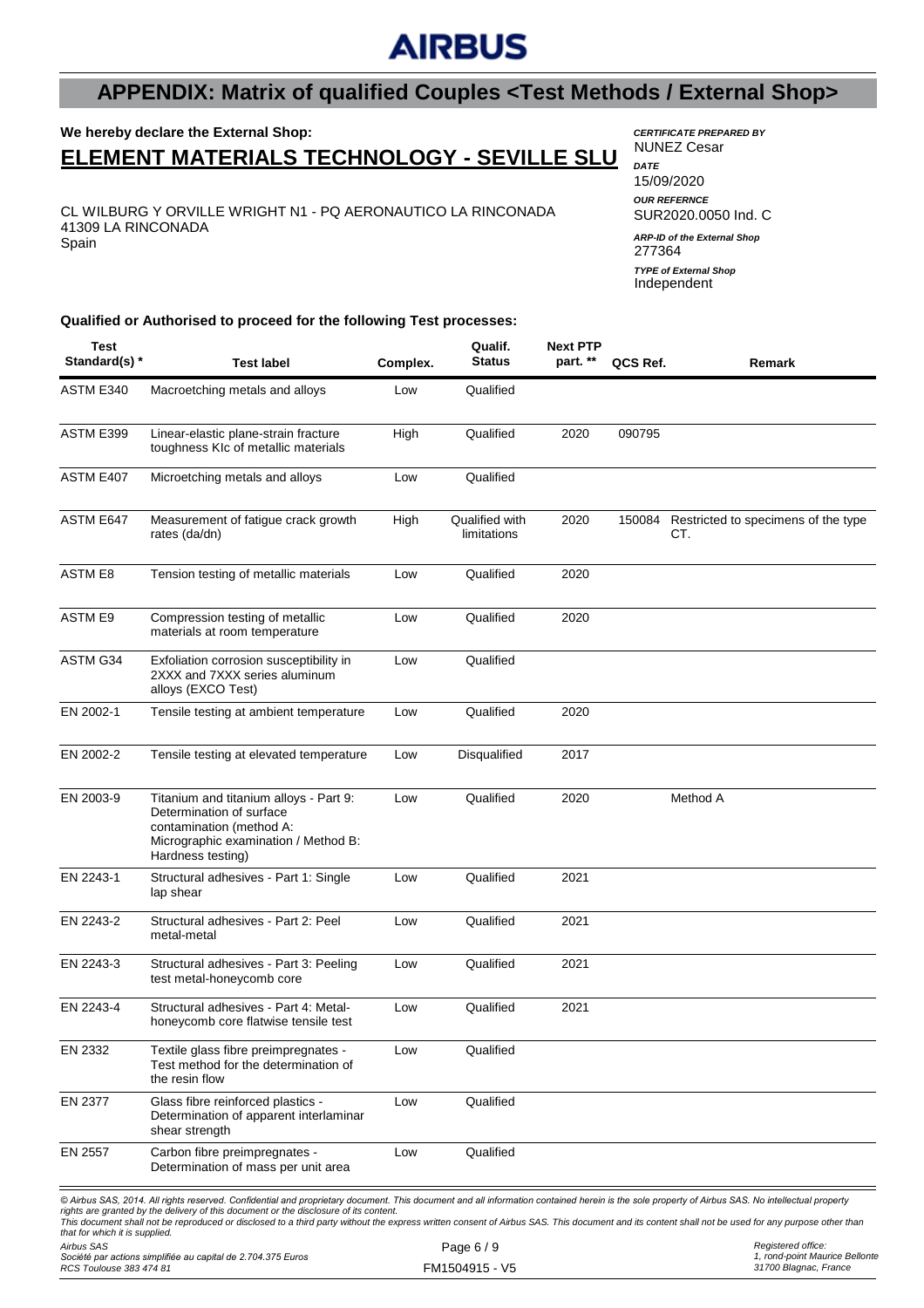### **APPENDIX: Matrix of qualified Couples <Test Methods / External Shop>**

**Qualif.**

### **We hereby declare the External Shop:**

### **ELEMENT MATERIALS TECHNOLOGY - SEVILLE SLU**

CL WILBURG Y ORVILLE WRIGHT N1 - PQ AERONAUTICO LA RINCONADA 41309 LA RINCONADA Spain

*CERTIFICATE PREPARED BY* NUNEZ Cesar

*DATE* 15/09/2020 *OUR REFERNCE* SUR2020.0050 Ind. C 277364 *ARP-ID of the External Shop TYPE of External Shop*

Independent

**Qualified or Authorised to proceed for the following Test processes:**

| Test<br>Standard(s) * | <b>Test label</b>                                                                                                                              | Complex. | Qualif.<br><b>Status</b>      | <b>Next PTP</b><br>part. ** | QCS Ref. | Remark                 |
|-----------------------|------------------------------------------------------------------------------------------------------------------------------------------------|----------|-------------------------------|-----------------------------|----------|------------------------|
| EN 2558               | Carbon fibre preimpregnates -<br>Determination of the volatile content                                                                         | Low      | Qualified                     |                             |          |                        |
| EN 2559               | Carbon fibre preimpregnates - Test<br>method for the determination of the<br>resin and fibre content and the mass<br>of fibre per unit area    | Low      | Qualified                     |                             |          |                        |
| EN 2560               | Carbon fibre preimpregnates -<br>Determination of the resin flow                                                                               | Low      | Qualified                     |                             |          |                        |
| EN 2561               | Carbon Fibre reinforced plastics -<br>Unidirectional laminates - Tensile test<br>parallel to the fibre direction                               | Low      | Qualified                     | 2021                        |          |                        |
| EN 2562               | Carbon fibre reinforced plastics -<br>Unidirectional laminates - Flexural test<br>parallel to the fibre direction                              | Low      | Qualified                     | 2021                        |          |                        |
| EN 2563               | Carbon fibre reinforced plastics -<br>Unidirectional laminates -<br>determination of apparent interlaminar<br>shear strength                   | Low      | Qualified                     | 2020                        |          |                        |
| EN 2564               | Carbon fibre laminates - Determination<br>of the fibre, resin and void contents                                                                | Low      | Qualified with<br>limitations | 2021                        |          | Restricted to method B |
| <b>EN 2597</b>        | Carbon Fibre reinforced plastics -<br>Unidirectional laminates - Tensile test<br>perpendicular to the fibre direction                          | Low      | Qualified                     |                             |          |                        |
| EN 2667-1<br>(PRen)   | Foaming structural adhesives - Part 1:<br>Tensile single-lap shear                                                                             | Low      | Qualified                     |                             |          |                        |
| EN 2667-2<br>(PRen)   | Foaming structural adhesives - Part 2:<br>Compressive tube shear                                                                               | Low      | Qualified                     |                             |          |                        |
| EN 2747               | Glass fibre reinforced plastics -<br>Tensile test                                                                                              | Low      | Qualified                     |                             |          |                        |
| EN 2823<br>(prEN)     | Fibre reinforced plastics -<br>Determination of the effect of<br>exposure to humid atmosphere on<br>physical and mechanical<br>characteristics | Low      | Qualified                     |                             |          |                        |
| EN 2850-A<br>(Pren)   | Carbon Fibre reinforced plastics,<br>compression test parallel to fibre<br>direction, load introduction by shear                               | High     | Qualified                     | 2021                        | 126664   |                        |
| EN 2850-B<br>(PREN)   | Carbon fibre thermosetting resin<br>unidirectional laminates -<br>Compression test parallel to fibre<br>direction - Method B                   | Low      | Qualified                     | 2020                        |          |                        |

*© Airbus SAS, 2014. All rights reserved. Confidential and proprietary document. This document and all information contained herein is the sole property of Airbus SAS. No intellectual property*  rights are granted by the delivery of this document or the disclosure of its content.<br>This document shall not be reproduced or disclosed to a third party without the express written consent of Airbus SAS. This document and *that for which it is supplied.*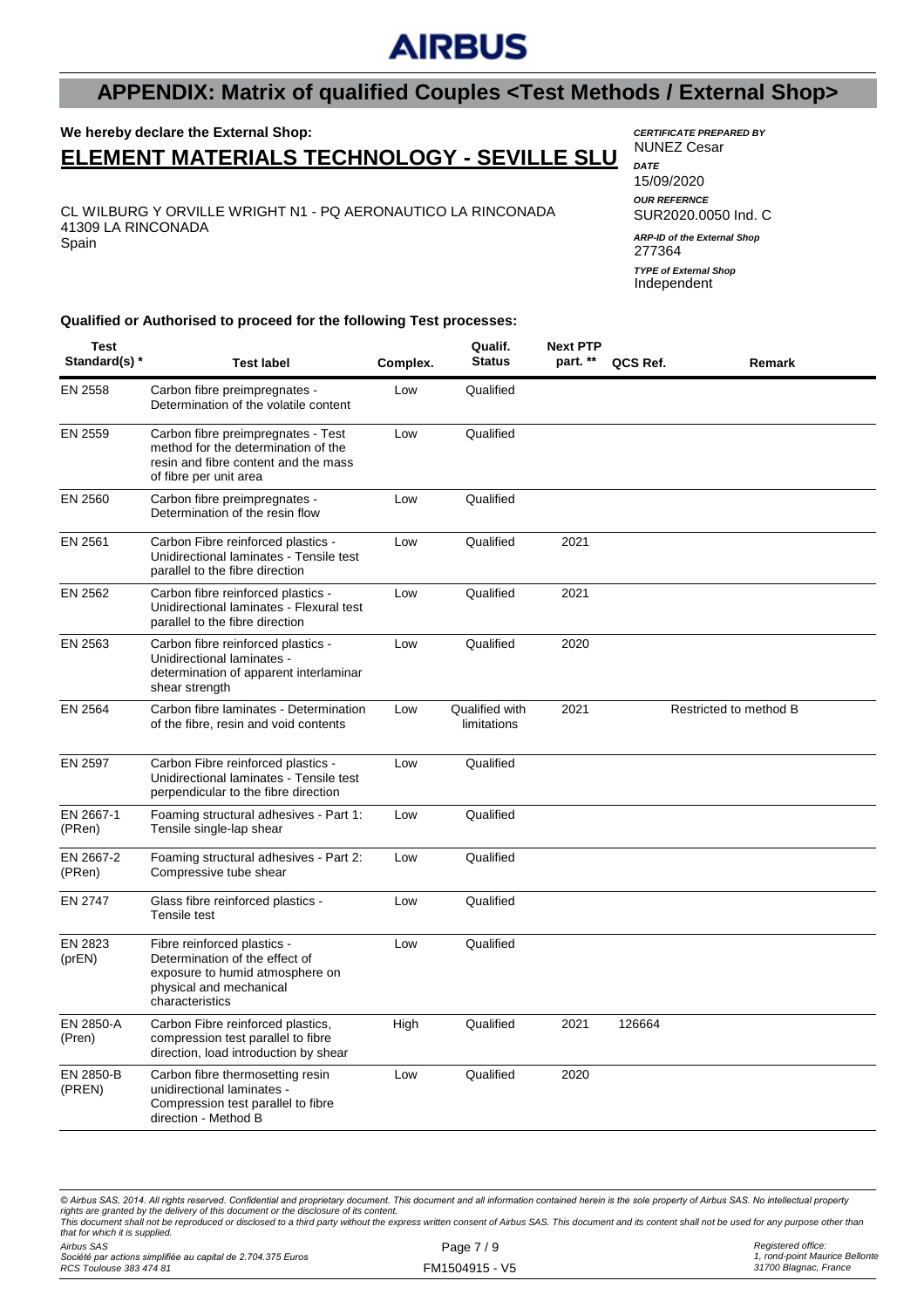### **APPENDIX: Matrix of qualified Couples <Test Methods / External Shop>**

# **We hereby declare the External Shop:**

### **ELEMENT MATERIALS TECHNOLOGY - SEVILLE SLU**

CL WILBURG Y ORVILLE WRIGHT N1 - PQ AERONAUTICO LA RINCONADA 41309 LA RINCONADA Spain

*CERTIFICATE PREPARED BY* NUNEZ Cesar

*DATE* 15/09/2020 *OUR REFERNCE* SUR2020.0050 Ind. C 277364 Independent *ARP-ID of the External Shop TYPE of External Shop*

#### **Qualified or Authorised to proceed for the following Test processes:**

| Test<br>Standard(s) *  | <b>Test label</b>                                                                                                                                                                                                | Complex. | Qualif.<br><b>Status</b>                  | <b>Next PTP</b><br>part. ** | QCS Ref. | Remark                    |
|------------------------|------------------------------------------------------------------------------------------------------------------------------------------------------------------------------------------------------------------|----------|-------------------------------------------|-----------------------------|----------|---------------------------|
| EN 3615                | Fibre reinforced plastics -<br>Determination of the conditions of<br>exposure to humid atmosphere and of<br>moisture absorption                                                                                  | Low      | Qualified                                 |                             |          |                           |
| EN 6072                | Constant amplitude fatigue testing<br>(HCF)                                                                                                                                                                      | High     | Authorised to<br>Proceed<br>December 2020 | 2020                        | 090787   |                           |
| EN 6072<br>(machining) | Fatigue test specimen machining<br>(NADCAP test code O)                                                                                                                                                          | None     | Authorised to<br>Proceed<br>December 2020 | 2020                        |          |                           |
| ISO 1183-1             | Plastics - Methods for determining the<br>density of non-cellular plastics - Part 1:<br>Immersion method, liquid pyknometer<br>method and titration method                                                       | Low      | Qualified                                 |                             |          |                           |
| ISO 14129              | Fibre-reinforced plastic composites -<br>Determination of the in-plane shear<br>stress/shear strain response, including<br>the in-plane shear modulus and<br>strength, by the $±45^\circ$ tension test<br>method | Low      | Qualified                                 | 2021                        |          |                           |
| ISO 14130              | Fibre reinforced plastic composites -<br>Determination of apparent interlaminar<br>shear strength by short beam method                                                                                           | Low      | Qualified                                 |                             |          |                           |
| ISO 1463               | Metallic and oxide coatings -<br>Measurement of coating thickness -<br>Microscopical method                                                                                                                      | Low      | Qualified                                 | 2020                        |          |                           |
| <b>ISO 1519</b>        | Paints and varnishes - Bend test<br>(cylindrical mandrel)                                                                                                                                                        | Low      | Qualified                                 |                             |          |                           |
| ISO 2409               | Paints and varnishes - Cross-cut test                                                                                                                                                                            | Low      | Qualified                                 | 2020                        |          |                           |
| <b>ISO 2808</b>        | Paints and varnishes - Determination<br>of film thickness                                                                                                                                                        | Low      | Qualified                                 | 2020                        |          | Limited to Methd 7D & 12B |
| ISO 2812-2             | Paints and varnishes - Determination<br>of resistance to liquids - Part 2: Water<br>immersion method                                                                                                             | Low      | Qualified                                 | 2020                        |          |                           |
| <b>ISO 4578</b>        | Adhesives - Determination of peel<br>resistance of high-strength adhesive<br>bonds - Floating roller method                                                                                                      | Low      | Qualified                                 |                             |          |                           |
| <b>ISO 4587</b>        | Adhesive - Determination of tensile lap-<br>shear strength of rigid-to-rigid bonded<br>assemblies                                                                                                                | Low      | Qualified                                 |                             |          |                           |
| ISO 527-2              | Plastics - Determination of tensile<br>properties - Part 2: Test conditions for<br>moulding and extrusion plastics                                                                                               | Low      | Qualified                                 |                             |          |                           |

*Airbus SAS* Page 8 / 9 *© Airbus SAS, 2014. All rights reserved. Confidential and proprietary document. This document and all information contained herein is the sole property of Airbus SAS. No intellectual property*  rights are granted by the delivery of this document or the disclosure of its content.<br>This document shall not be reproduced or disclosed to a third party without the express written consent of Airbus SAS. This document and *that for which it is supplied.*